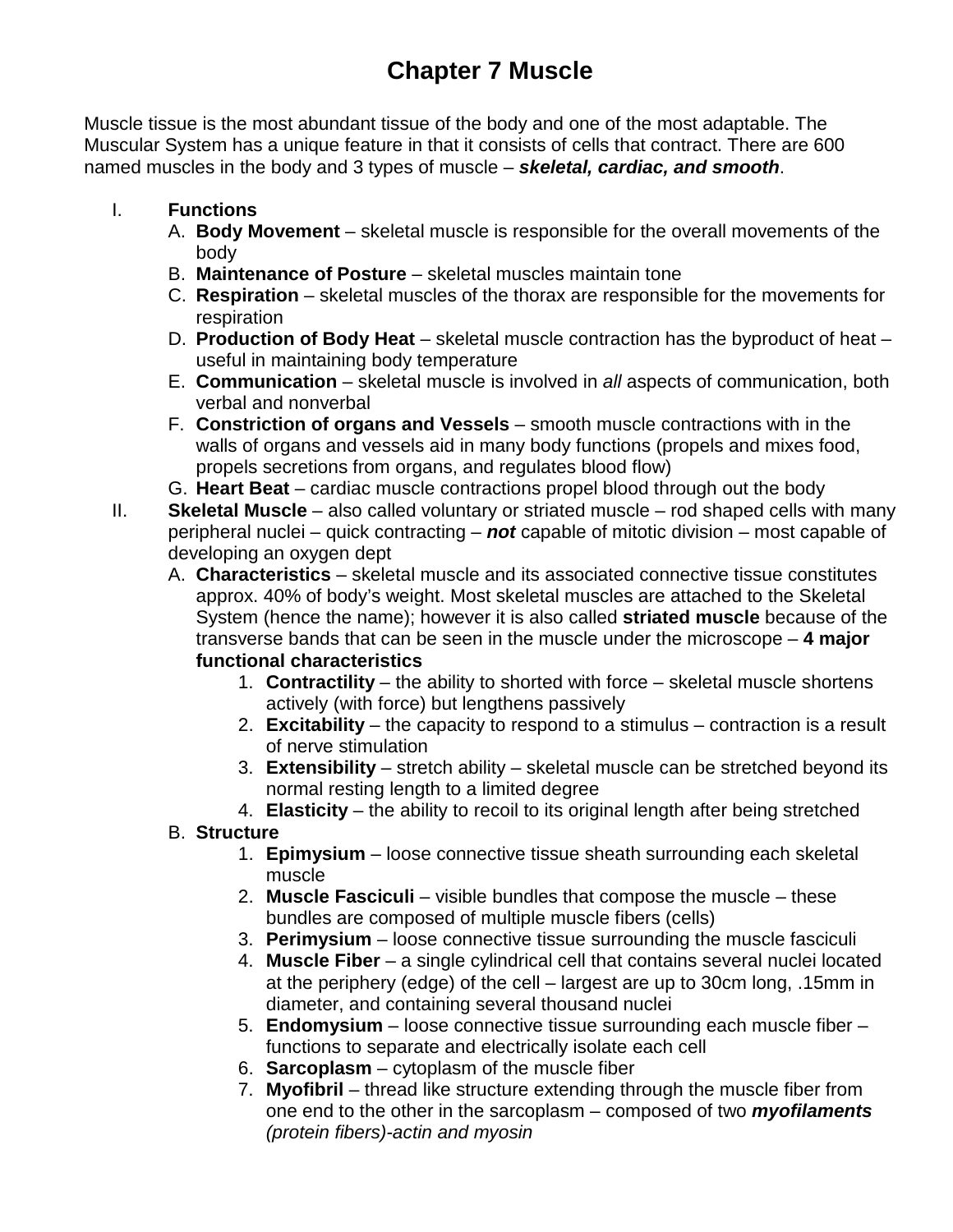- 8. **Sarcomere** the basic structural and functional unit of skeletal muscle the smallest portion of skeletal muscle capable of contraction – one ordered unit of a myofibril
	- a. **Z disk** a network of protein fibers (titin a protein responsible for elastic recoil) forming attachment sites for actin myofilaments
	- *b.* **Actin myofilaments**  *thin* filaments resembling two strands of pearls twisted together
	- *c.* **Myosin myofilaments**  *thick* filaments resembling bundles of miniature golf clubs
- 9. **Sarcolemma** cell membrane of a muscle fiber
- 10.**T tubules (transverse tubules)**  tube like invaginations of the sarcolemma located at regular intervals and connecting the sarcolemma with the sarcoplasmic reticulum (ER)
- 11.**Sarcoplasmic reticulum**  endoplasmic reticulum (ER) of the muscle cell stores calcium ions used in contraction of the muscle
- 12.**Terminal cisterna**  an enlarged end part of the sarcoplasmic reticulum
- 13.**Triad**  2 terminal cisterna and a T tubule

## C. **Functions in the Sarcomere**

- 1. **Z disk** provide attachment sites for actin and elastic recoil for the **Sarcomere**
- 2. **Actin Myofilament**  consist of troponin, and tropomyosin provides attachment sights for myosin heads – works in conjunction with the myosin in the *sliding filament theory.*
	- a. **Troponin** molecule on the actin that contains a calcium binding site which alters the shape of the troponin moving it aside to expose the tropomyosin
	- b. **Tropomyosin**  filament covering the troponin sites, runs along the grove between the twisted pearl structure of the actin
- 3. **Myosin Myofilament** centered between the sets of actin filaments and having golf club like heads that attach to the troponin sites when activated to work in a ratchet like fashion producing contraction – see *sliding filament theory* – myosin heads contain 2 binding sites
	- a. **ATP site** binds ATP used to make power strokes producing contraction – enzyme *myosinatpase* servers the ATP into ADP + P
- b. **Tropomyosin site**  binds to the tropomyosin after calcium binds to the troponin moving it aside to expose the tropomyosin
- D. **Membrane Potentials** muscle fibers, like other cells, have electrical properties with the outside of the cell being more electropositive and the inside being more electronegative – providing an opportunity for action
	- 1. **Resting Membrane Potential** when a cell is about 70mv inside it at (RMP) – this develops for 2 reasons
		- a. **Potassium (K<sup>+</sup>) diffusion** continuous diffusion of  $K^+$  down the concentration gradient to the outside of the cell
		- b. **Cell membrane Permeability**  potassium diffuses easily across the cell membrane
			- Essentially, because  $K^+$  are positively charged and the only ion with channels open for diffusion they will diffuse down the concentration gradient to the outside of the cell until the outside of the cell becomes more positive than the inside of the cell. However, when the inside of the cell reaches about minus 70 millivolts (-70mv) diffusion stops because of the law of opposite attraction – meaning that the overall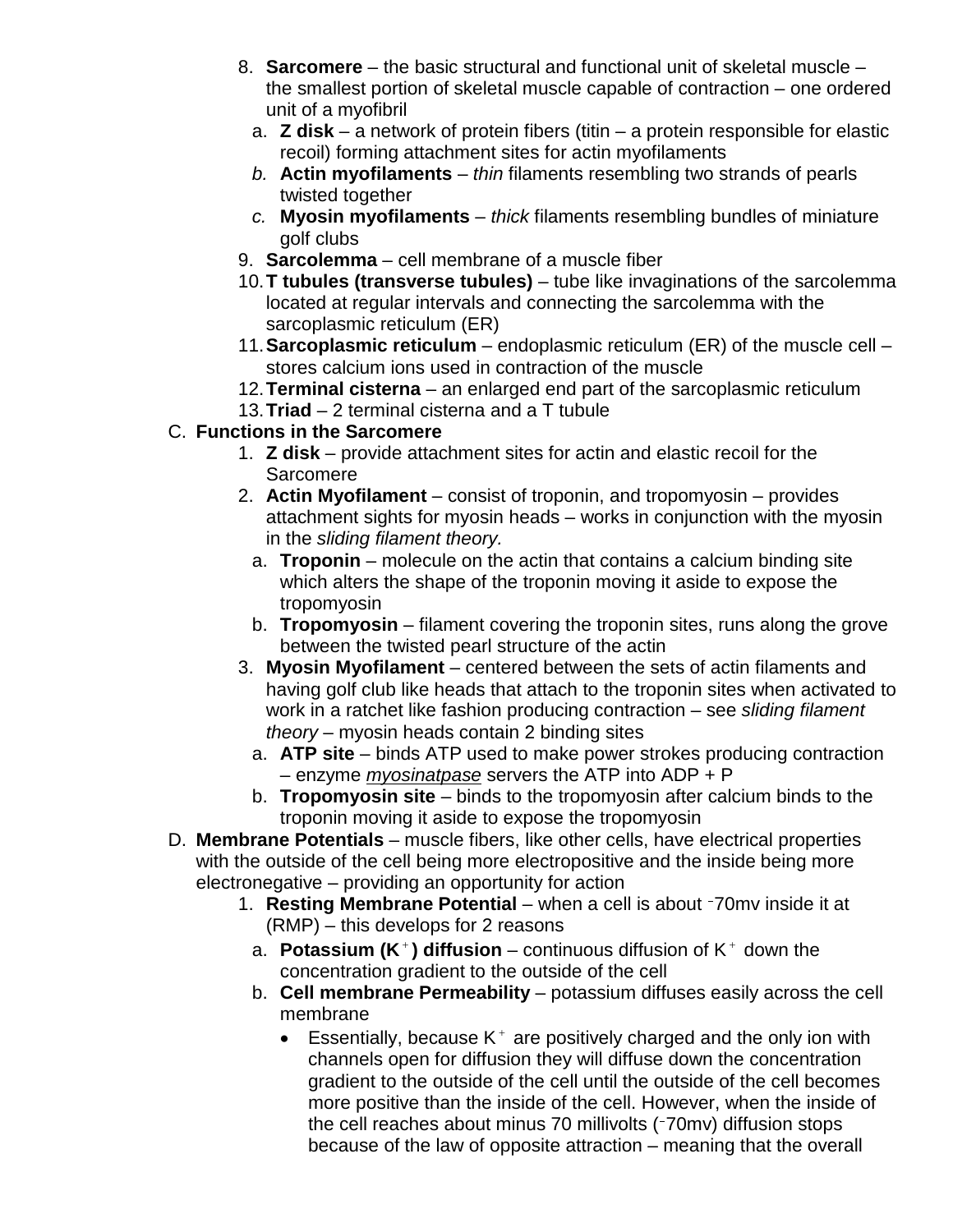negative charge of the inside of the cell will no longer allow for more positively charged potassium to diffuse out.

- Lonnie Term: Resting membrane potential (RMP) is an equilibrium in which the tendency for  $K^+$  to diffuse out of the cell is opposed by the negative charges inside the cell which hold on to, by attraction, the positively charged  $K^+$ .
- 2. **Depolarization** electric reversal when a muscle or nerve cell is stimulated Na+ (sodium) channels open and Na $^+$  quickly diffuses down the concentration gradient and *into* the cell causing the inside to become more positive (about 35mv) than the outside – near the end of depolarization Na<sup>+</sup> channels close and additional  $K^+$  channels open
- 3. **Repolarization**  the change back to RMP the process by which the cell's inside again becomes more electronegative than the outside  $-$  Na<sup>+</sup> channels all close and  $K^+$  channels are open and  $K^+$  is diffusing down its concentration gradient (out of the cell)
- 4. **Action Potential**  the rapid depolarization and repolarization (about 1-2 milliseconds) of the cell membrane – resulting in contraction for a muscle fiber

\*The *sodium-potassium exchange pump* transports K<sup>+</sup> (from outside the cell) into the cell and Na<sup>+</sup> (from inside the cell) to the outside of the cell – this active transport system maintains resting concentrations of ions on either side of the cell membrane.

- E. **Nerve Supply** skeletal muscle does not contract unless stimulated by *motor neurons.*
	- 1. **Somatic Motor Neurons** nerve cells along which action potentials travel to skeletal muscle fibers - axons of motor neurons branch (teladendron) to innervate several muscle fibers – located in the anterior horn of the grey matter in the spinal cord
	- 2. **Neuromuscular junction/synapse**  junction between the axon branch (teladendron) and the muscle fiber it innervates – located near the center of the muscle fiber – is formed by a cluster of enlarged axon terminals (ends of the teladendron) resting in indentations of the muscle fiber's membrane (sarcolemma)
		- a. **presynaptic terminal** an enlarged area at the end of the axon branch (teladendron)
		- b. **synaptic cleft**  space between the presynaptic terminal and the sarcolemma
		- c. **postsynaptic membrane**  the sarcolemma at the site of the presynaptic terminal and synaptic cleft
		- d. **synaptic vesicles**  small packages of protein enzymes located in the presynaptic terminal (made by the golgi apparatus)
		- e. **neurotransmitter** a substance packaged in a synaptic vesicle that when released by the presynaptic terminal into the synaptic cleft stimulates or inhibits the postsynaptic cell
			- *acetylcholine* is the neurotransmitter used to stimulate skeletal muscle – is a ligand that opens ligand-gated sodium channels

**\*** There are 3 types of gated channels that allow specific ions to pass through a cell membrane – ligand gated, voltage gated, mechanically gated – sodium (Na<sup>+</sup>) has only 2 types of channels to use ligand gated and voltage gated

3. **Motor Unit** – a motor neuron and *all* the muscle fibers it innervates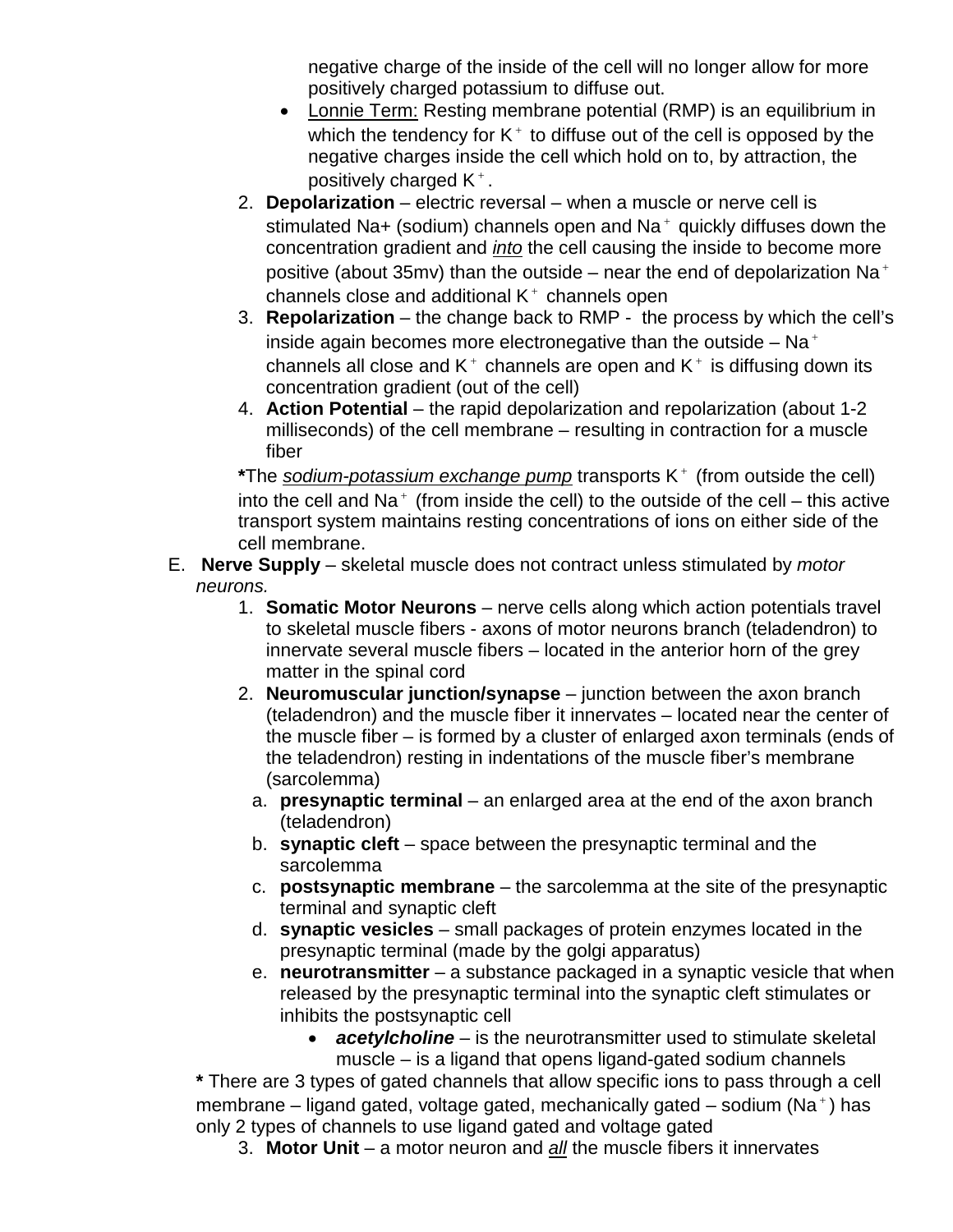#### F. **Sliding Filament Model & Zones** (see p. XXX)

- 1. **Zones** areas of measurement that make up the sarcomere to show contraction in the sliding filament model
	- a. **M line** center line of a sarcomere and attachment site for myosin filaments
	- b. **H** zone area of the sarcomere extending out from the M line on either side - composed of myosin only (no actin)
	- c. **A band**  area of the sarcomere extending from one end of the myosin to the other end, includes the M line, the H zone, and the area where actin and myosin overlap
	- d. **Z disk**  the area of the sarcomere indicating the ends of the sarcomere and the attachment site for actin filaments.
	- e. **I band** area that includes the Z disk , made out of 2 ends of adjoining sarcomeres, and composed of actin only (no myosin)
- 2. **Sliding filament model** used to show/explain muscle contraction with one sarcomere – in this model myosin and actin filaments slide past one another shortening or narrowing the H zone and I band, the filaments themselves *do not* shorten.
- G. **Skeletal Muscle Contraction** (step-by-step starting with depolarization of motor neuron) – Brain triggers an action potential which travels down the spine to the motor neuron which depolarizes carrying the action potential to the presynaptic terminal causing  $Ca^{2+}$  voltage gated channels to open -  $Ca^{2+}$  from the extra cellular fluid rushes into the terminal and stimulates the release (exocytosis of the synaptic vesicles) of acetylcholine (a neurotransmitter) into the synaptic cleft – acetylcholine then binds to the ligand gated  $Na<sup>+</sup>$  channels of the postsynaptic membrane opening them to allow passage of Na<sup>+</sup> to enter the cell – this stimulates voltage gated Na<sup>+</sup> channels to open along the rest of the muscle fiber and down the T tubules allowing even more Na<sup>+</sup> to enter the cell – Na<sup>+</sup> entering the muscle fiber stimulate the sarcoplasmic reticulum to depolarize (which stores calcium,  $Ca^{2+}$ ) releasing  $Ca^{2+}$ into the sarcoplasm where it attaches to binding sites on the troponin – the troponin then undergoes a shape change that moves it out of the way exposing the tropomyosin binding sites of the actin – exposure of these sites cause the myosin heads to bind to them forming *cross bridges* – the myosin then uses ATP (which also has a binding site on the myosin head) and myosinatpase (which severs ATP bonds) to perform the power strokes that ratchet the actin along the myosin toward the M line. *Remember this takes all of about 1 to 2 milliseconds!*
	- 1. **Rigor mortis** is caused by cross bridges that have not been released because of a lack of ATP after death – after 7 to 8 hour this condition subsides due to decomposition (the process of natural denaturing of proteins, which make up the actin and myosin, releasing the cross bridges)
	- 2. **2nd Law of Thermodynamics**  all systems in the universe go from a state of order to a state of disorder – corollary: any time you convert from one type of energy to another type of energy there will be a loss – in muscle contraction, where we go from chemical energy to mechanical energy, the *loss* of energy is given up by heat

#### H. **Muscle Twitch, Summation, Tetanus, & Recruitment**

- 1. **Muscle Twitch** the contraction of a muscle fiber in response to a stimulus – muscles contract in an *all* or *nothing* fashion – has 3 phases taking 1 to 2 ms
	- a. **lag phase** the time between stimulus application and the beginning of contraction – from the time the action potential is produced in the motor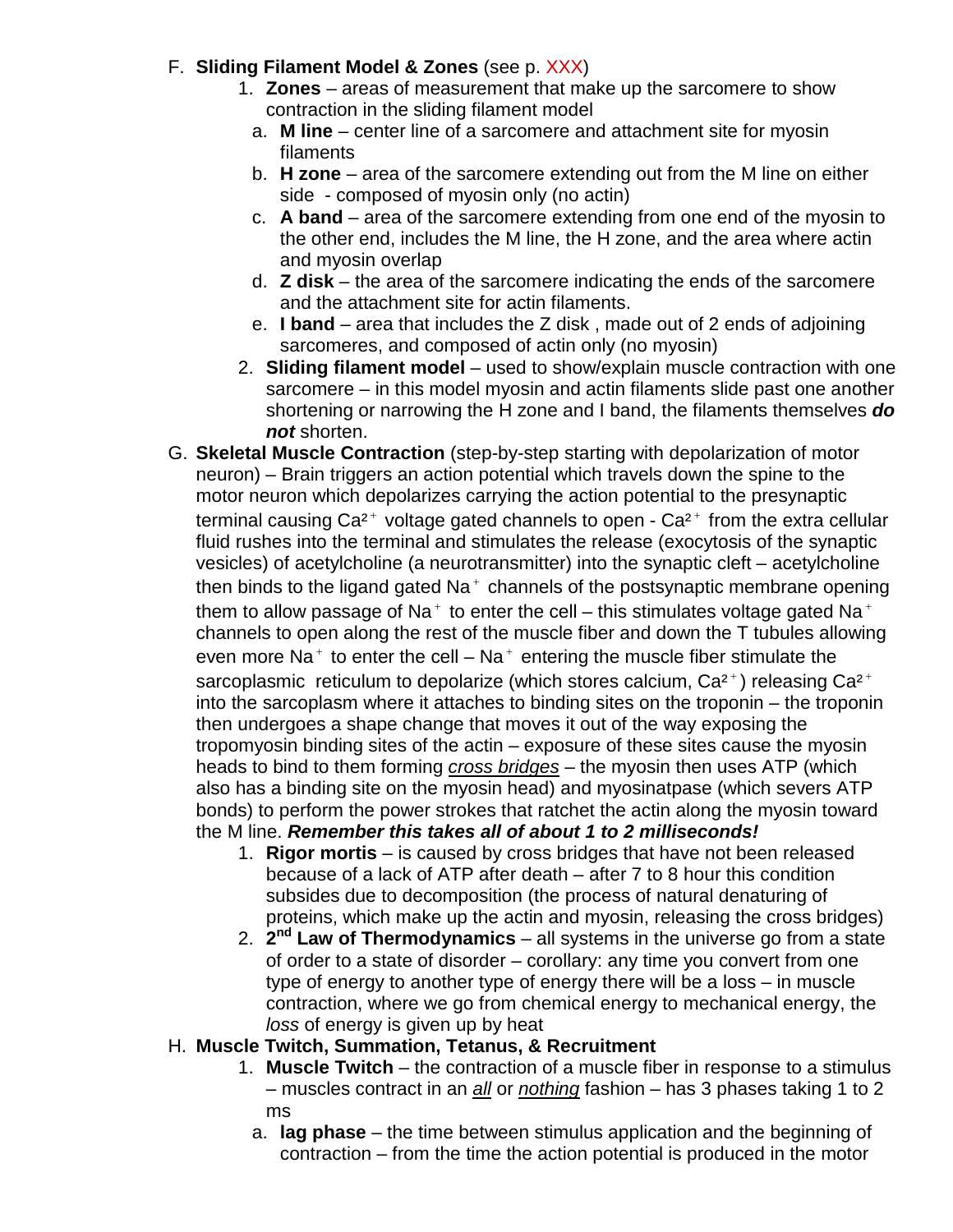neuron to the time the  $Ca^{2+}$  binds to the troponin causing exposure of the tropomyosin binding sites

- b. **contraction phase**  the time it takes the muscle fiber to contract all the way – results from cross bridge formation, movement, and cycling
- c. **relaxation phase**  the time during which the muscle relaxes when  $Ca<sup>2+</sup>$  is actively transported back into the sarcoplasmic reticulum (via the calcium pump) causing the troponin too shape change back to where it blocks (covers) the tropomyosin binding sites
- 2. **Strength of Contraction/Muscle Force** graded contraction of a muscle achieved one of two ways
	- a. **summation** increasing the force of contraction by rapid and repeated stimulation of *specific* muscle fibers within a muscle – when the *stimulus frequency* is such that a specific muscle fiber has reached *tetanus*
		- $\bullet$  stimulus frequency the number of times per second that a motor neuron is stimulated
		- $\bullet$  tetanus stimulus frequency is so rapid that there is no relaxation phase - achieving full contraction force as a result of the Ca<sup>2+</sup> being repeatedly released from the sarcoplasmic reticulum (SR) faster than it can be transported back into the SR there by keeping the tropomyosin binding sites exposed
	- b. **recruitment** the strength of contraction of a muscle is increased by increasing the number of motor neurons stimulated (which increases the number of muscle fibers depolarized) – maximum force of contraction in a muscle happens when *all* the motor units innervating *all* the muscle fibers of that muscle are stimulated

**\***Because motor units are recruited gradually some motor units are stimulated and held in tetanus as other units are added to produce slow, smooth, sustained contraction (movement).

- I. **Muscle's Energy Requirements** during periods of activity muscles obtain ATP (adenosine triphosphate) from 4 sources
	- 1. **Free ATP** already existing in the cell produced by the mitochondria to maintain certain cellular activity (active transport, protein production, etc…) – *this is used first*
	- 2. **Phosphagen System** enzymes that can convert different molecules to extra ATP for muscle contraction during activity for a short period of time, extending initial muscle activity – *this is used second*
		- a. **creatinekinase** (creatinephosphokinase) is an enzyme that can take 1 creatinephosphate + 1 ADP (adenosine diphospate) and convert them to 1 creatine (an energy storing molecule) and 1 ATP
		- b. **myokinase** is another enzyme that can take 2 ADP and convert them into 1 ATP and 1 AMP (adenosine monophosphate)
	- 3. **Anaerobic Respiration** this process *occurs in the sarcoplasm* of muscle fiber, *does not require oxygen*, *uses only glucose* - this process is *glycolysis* in which 1 glucose  $(C_{6}H_{12}O_{6})$  is acted on by glycolitic enzymes that break the glucose down into 2 pyruvic acids and 4 ATP however this process uses 2 ATP so the muscle has a net gain of only 2 ATP – unfortunately the end product of this process is lactic acid (created by the pyruvic acid) which interferes with the glycolitic enzyme's ability to perform glycolysis, it also irritates the muscle fibers causing pain so the process can continue for only a short time as a *stop-gap measure* – lactic acid diffuses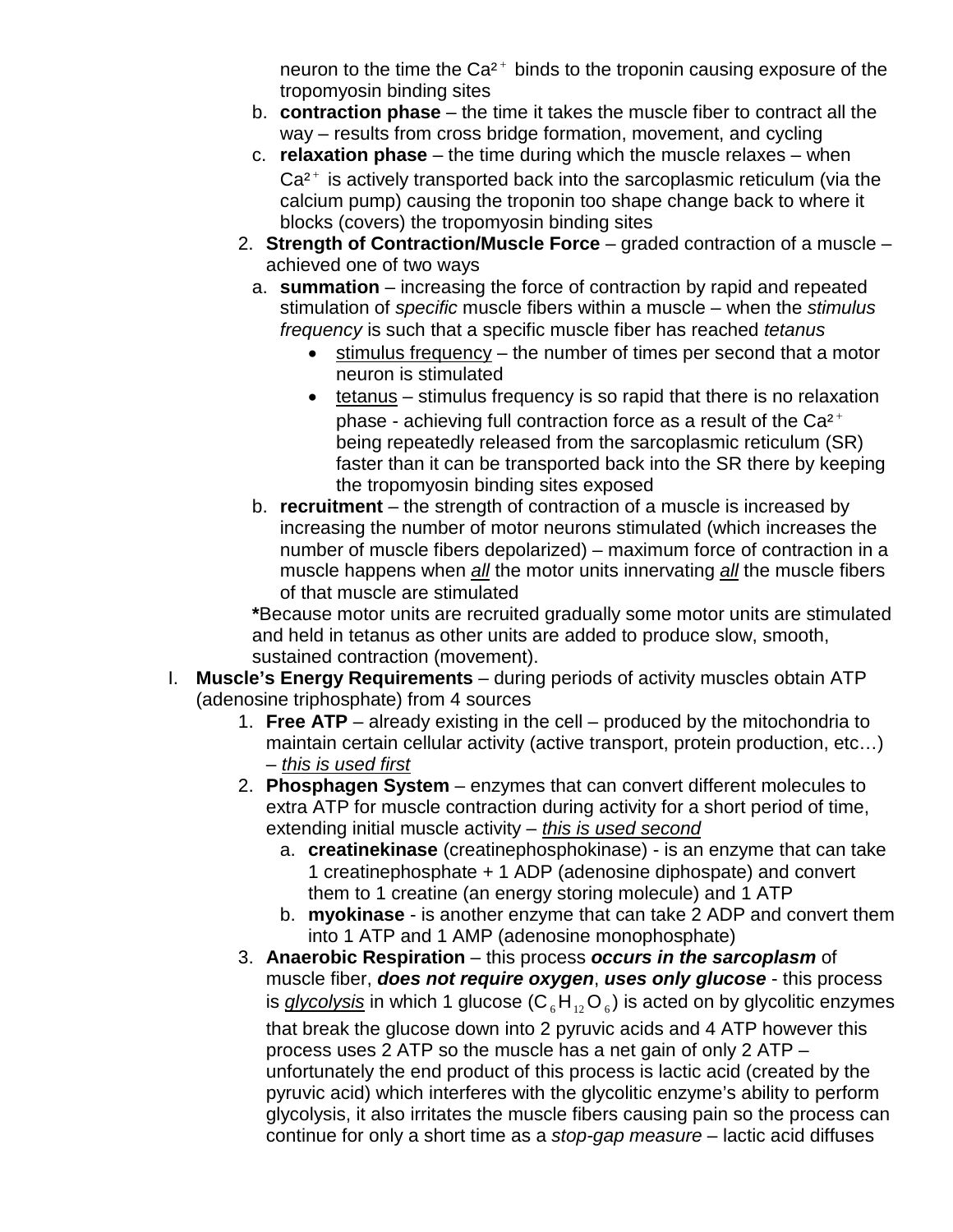into the blood lowering the pH which causes respiration to increase – *used third*

- 4. **Aerobic Respiration** is a continuation from anaerobic respiration *requires oxygen, performed in the mitochondria, and can use glucose, lipids, or amino acids* (proteins) – starts with glycolysis which produces 2 pyruvic acids that in the presence of oxygen are converted into acetyl coenzyme A which enters the mitochondria to run in two processes, the *Krebs cycle* & *Electron transport chain*, where the glucose in the presence of oxygen is disassembled and reassembled into carbon dioxide and water – producing 36 ATP – a total of 38 ATP are produced (2 ATP by glycolysis + 36 ATP by Krebs cycle and Electron transport chain)
	- $C_6H_{12}O_6 + 6O_2 \rightarrow 6CO_2 + 6H_2O + \textcircled{1}$

 ↓  $36 \times \mathsf{ADP}{}$  + Pi  $\rightarrow$  ATP

**\***When you exercise – causing physiological changes to occur – your respiratory system always runs a little behind. Hence you don't start breathing hard when you first start to exercise but soon after and when you've completed exercise your respiration rate and volume remain elevated for a short time in order to catch up with the changes that occurred. This is called *paying the oxygen dept* because oxygen is required to restore the following chemical levels: conversion of lactic acid build-up to glucose; replenish depleted ATP and creatinephosphate stores in the muscle fibers; replenish  $O<sub>2</sub>$  stores in the lungs, blood, and muscle.

- J. **Fatigue**
	- 1. **Psychological Fatigue** is the most common type of fatigue involving the central nervous system (CNS) rather than the muscles – individual perceives that muscle contraction can not continue – can be overcome
	- 2. **Muscle Fatigue**  results when ATP is used for muscle contraction faster than can be produced by muscle fibers and lactic acid builds up faster than can be removed – muscle contractions become weaker and weaker
	- 3. **Muscle Contracture** under extreme muscular fatigue muscles may become incapable of either contracting or relaxing – this occurs when there is too little ATP to bind to myosin filaments
- K. **Types of Muscle Contractions**
	- 1. **Isometric Contractions** the amount of tension increases but the length of muscle does not change
	- 2. **Isotonic Contractions**  the amount of tension is constant and the muscle length decreases
		- a. **Concentric Contractions** isotonic contractions in which muscle tension increases as the length decreases
		- b. **Eccentric Contractions**  isotonic contractions in which muscle tension is maintained as the muscle length increases
- L. **Muscle Tone** the constant tension produced by muscle over a long period of time – keeps our back and legs straight and our heads in an upright position also keeps our abdomens from bulging – depends on a small amount of *all* motor units in certain muscles being stimulated to contract tectonically but out of phase with one another
- M. **Slow and Fast Fibers**  classification based on differences in the rod portion of the myosin filament – both are found through out human skeletal muscle with no clear separations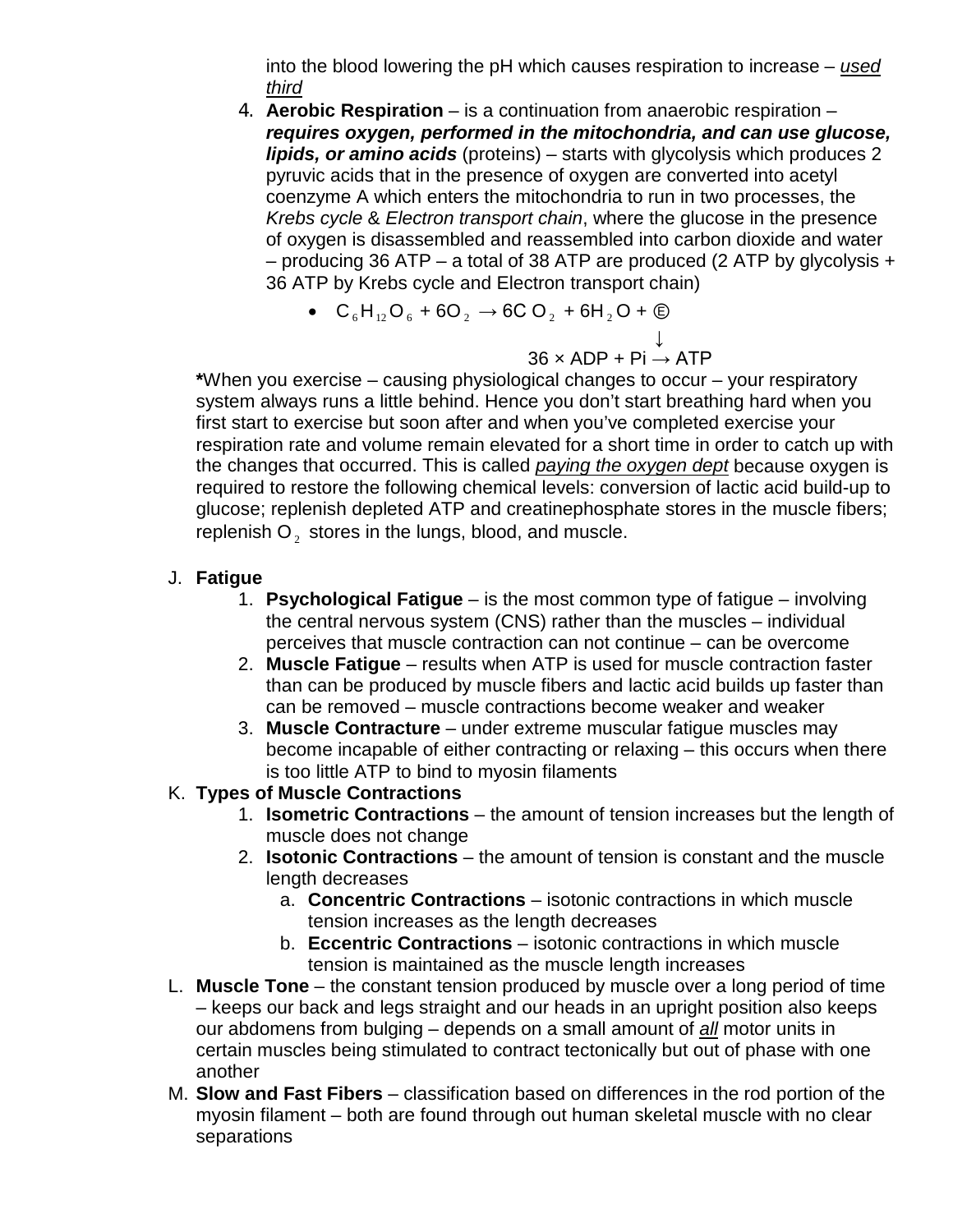- 1. **Slow-twitch Fibers** contain type I myosin as the predominant or exclusive type – they are darker in appearance due to richer blood supply and the presence *myoglobin* (is an oxygen binding protein which stores oxygen in muscle) – they contract more slowly but are more fatigue resistant – they have more mitochondria making them better suited for aerobic metabolism – generally more are found in large postural muscles - Marathoner
- 2. **Fast-twitch Fibers** contain type II or IIx myosin contract quickly and fatigue quickly – they are whitish in appearance - contain large stores of glycogen making them well adapted for anaerobic metabolism – generally found more in upper limbs – Sprinter

#### III. **Smooth and Cardiac Muscle**

- A. **Smooth Muscle** small spindle shape with one centrally located nucleus capable of mitotic division – contract more slowly than skeletal muscle and *do not* develop an oxygen dept – are autorhythmic, involuntary, and sometimes stimulated by hormones (regulation in the digestive system) – found in the walls of the hollow organs of the body (stomach, intestines, blood vessels, eye's iris, bladder) – *nonstriated* but thick and thin filaments are present – *no* Z disks instead thin filaments are attached by way of cytoskeleton to *dense bodies* (little masses of protein on the inner face of the sarcolemma – scant sarcoplasmic reticulum and *no* T-tubules – calcium needed for contraction comes from extra cellular fluid (ECF) by way of calcium channels (pumped back out by the calcium pump during relaxation) – nerve supply (when present) is autonomic  $-2$  types
	- 1. **Multi Unit** located in some of the largest arteries, air passages, erector pili muscles, and the iris – terminal branches of nerve axons synapse with individual myocytes forming motor units, however, they are autonomic with each motor unit contracting separately
	- 2. **Single Unit** (visceral muscle) located in most blood vessels as well as digestive, respiratory, urinary, and reproductive tracts – myocytes are arranged in two layers (inner circular and outer longitudinal) and are connected by gap junctions (which allow specific molecules and ions to pass between cells; communication) – an autonomic neuron passes between the two layers and has thousands of *varicosities* (bead like swellings containing mitochondria (ATP production) and synaptic vesicles (neurotransmitters) which wash over the myocytes when released and attach to receptor sites in the sarcolemma called *diffusion junctions*) – when stimulated these myocytes act as one contracting all together

## 3. **Stimulation, Contraction, and Relaxation**

a. **Contraction** – in response to hormones, carbon dioxide, low pH, oxygen deficiency and stretch – *triggered* by Ca<sup>2+</sup>, *energized* by ATP, *achieved* by the sliding of filaments – little  $Ca<sup>2+</sup>$  comes from the SR (sarcoplasmic reticulum) most comes from the ECF (extracellular fluid) and enters the cell by calcium channels in the sarcolemma, some voltage-gated & some ligand-gated (in the response to hormones and neurotransmitters) and some mechanically-gated (in response to stretch) – *has no troponin* instead it has a protein **calmodulin** (which is associated with the myosin instead of the actin) – activates an enzyme, **myosin light-chain kinase** (which transfers a phosphate group (P) from ATP to the myosin head – this in turn activates *myosin ATPase* enabling it to bind to actin – however the myosin must bind and hydrolyze another ATP to make the power stroke) – thick filaments pull on the thin filaments which pull on the intermediate filaments that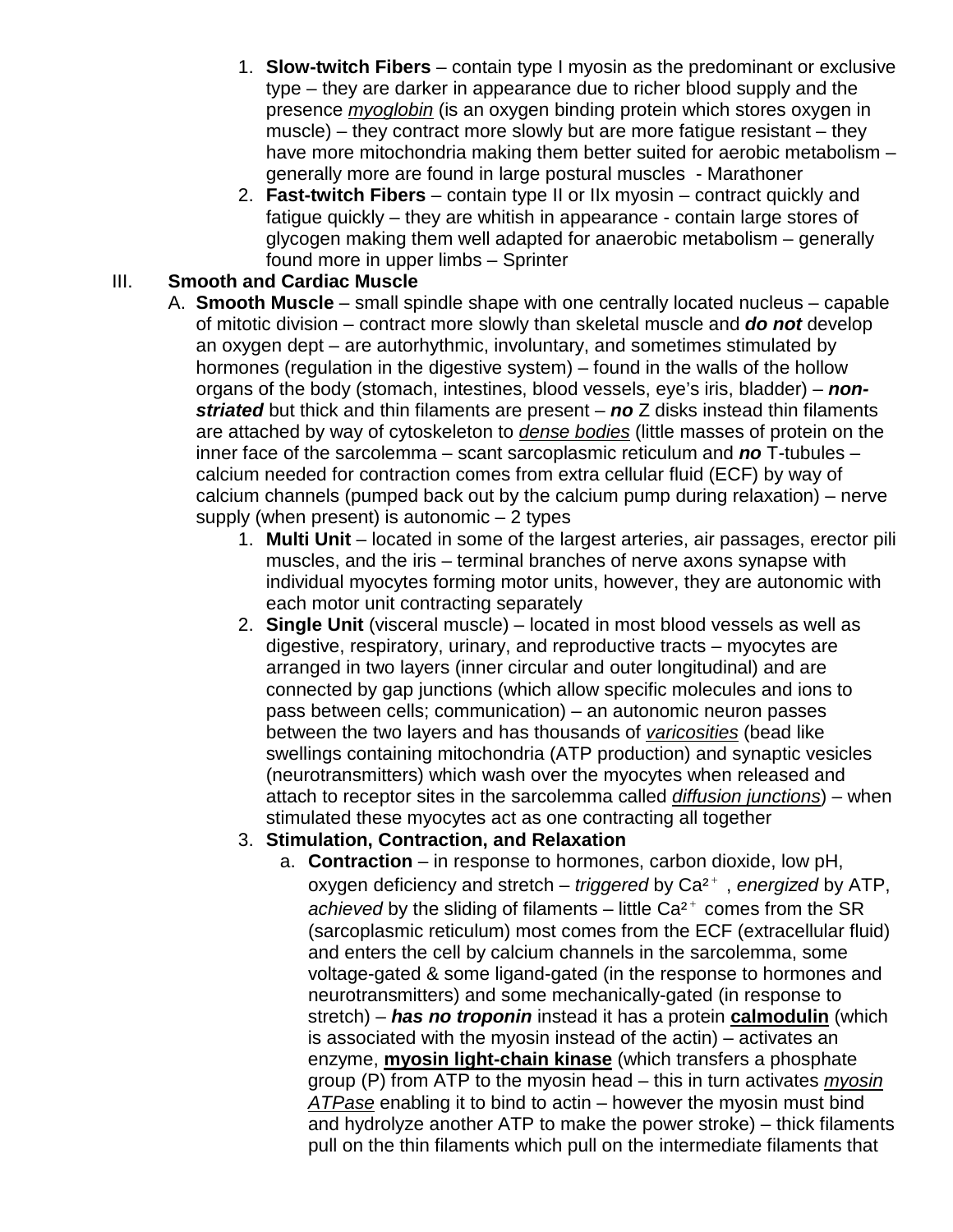pull on the dense bodies of the plasma membrane shortening the *entire* cell in a twisting like motion (like wringing a towel). Contraction phases (*latent* about 0.1 sec, *contraction* about 0.5 sec, and *relaxation* about 1-2 sec) take 2-3 sec because of the **myosin latch-bridge mechanism** which allows the myosin to stay attached to the actin for a prolonged period of time *without* ATP consumption – this makes smooth muscle much more efficient in ATP usage than skeletal muscle (smooth muscle uses about  $1/10^{th}$  the amount of ATP than skeletal muscle for the same amount of contraction) – making smooth muscle *very fatigue resistant* and enabling maintenance of smooth muscle tone (tonic contraction)

- b. **Stress relaxation Responses**
	- **Receptive** relaxation smooth muscle, when briefly stretched, will contract and resist then relax (urinary bladder)
	- **Peristalsis** contractions that propel contents along the organ (esophagus and colon)
- B. **Cardiac Muscle** long, striated, and branching with usually only one nucleus per cell – containing actin and myosin organized into sarcomeres but distribution is not as uniform as skeletal muscle – contractions are *autorythmic* and *aerobic* (does not fatigue) – contraction time is 300-500 msec – is rich in myoglobin and glycogen – contains large amount of mitochondria – is vulnerable to oxygen loss – has a sarcoplasmic reticulum that is less developed than skeletal muscle however its Ttubules are larger to allow for more  $Ca^{2+}$  from the ECF – has both sympathetic and parasympathetic stimulation
	- 1. **Cardiac Conduction** autorythmic start at the SA node (group of cells that leak sodium, Na<sup>+</sup>) – *pacemaker potential* myocytes in the SA node sit at about 60mv (at repolarization with no true RMP) but because they leak  $Na<sup>+</sup>$  (into the cell) that number tends to drift up toward 0mv and with no compensating out flow of potassium  $(K^+)$  at  $-40$ mv Ca<sup>2+</sup> channels open and  $Ca<sup>2+</sup>$  rushes into the cell finishing depolarization – when the cell reaches about 0mv (or a little above) it causes voltage-gated  $Na<sup>+</sup>$  channels to open on the rest of the myocytes – intercalated disks pass the electrical action potential along – myocytes outside the SA node have a RMP (resting membrane potential) of about  $-90$ mv - as Na $^+$  channels open depolarizing the cells until they  $+30$ mv – when they hit 0mv (on the way up to  $+30$ mv) voltage-gated  $Ca^{2+}$  channels open ( $Ca^{2+}$  into the cell) causing a plateau effect – at  $+30$ mv Na $+$  and Ca<sup>2+</sup> channels close and as efflux (out of cell) of K<sup>+</sup> occurs repolarizing the myocytes back to -90my and the *sodiumpotassium pumps* and *calcium pumps* restore ionic levels in the cell
	- 2. **Sympathetic stimulation** of the SA node by an autonomic neuron (by neurotransmitters) causes  $Na<sup>+</sup>$  channels to open increasing the rate at which the pacemaker potential occurs
	- 3. **Parasympathetic stimulation** will inhibit Na <sup>+</sup> channel
- C. **Hypertrophy & Hyperplasia**
	- 1. **hypertrophy** increased muscle size due to increased myofibril content (per transcription and translation) – skeletal muscles – *no mitotic division*
	- 2. **hyperplasia** increased muscle size due to increased cell numbers smooth muscle (uterus during pregnancy)
	- 3. **atrophy**  decreased muscle size due to decrease in myofibril content
	- 4. **flaccid**  no muscle tone due to lack of intervation by motor neuron